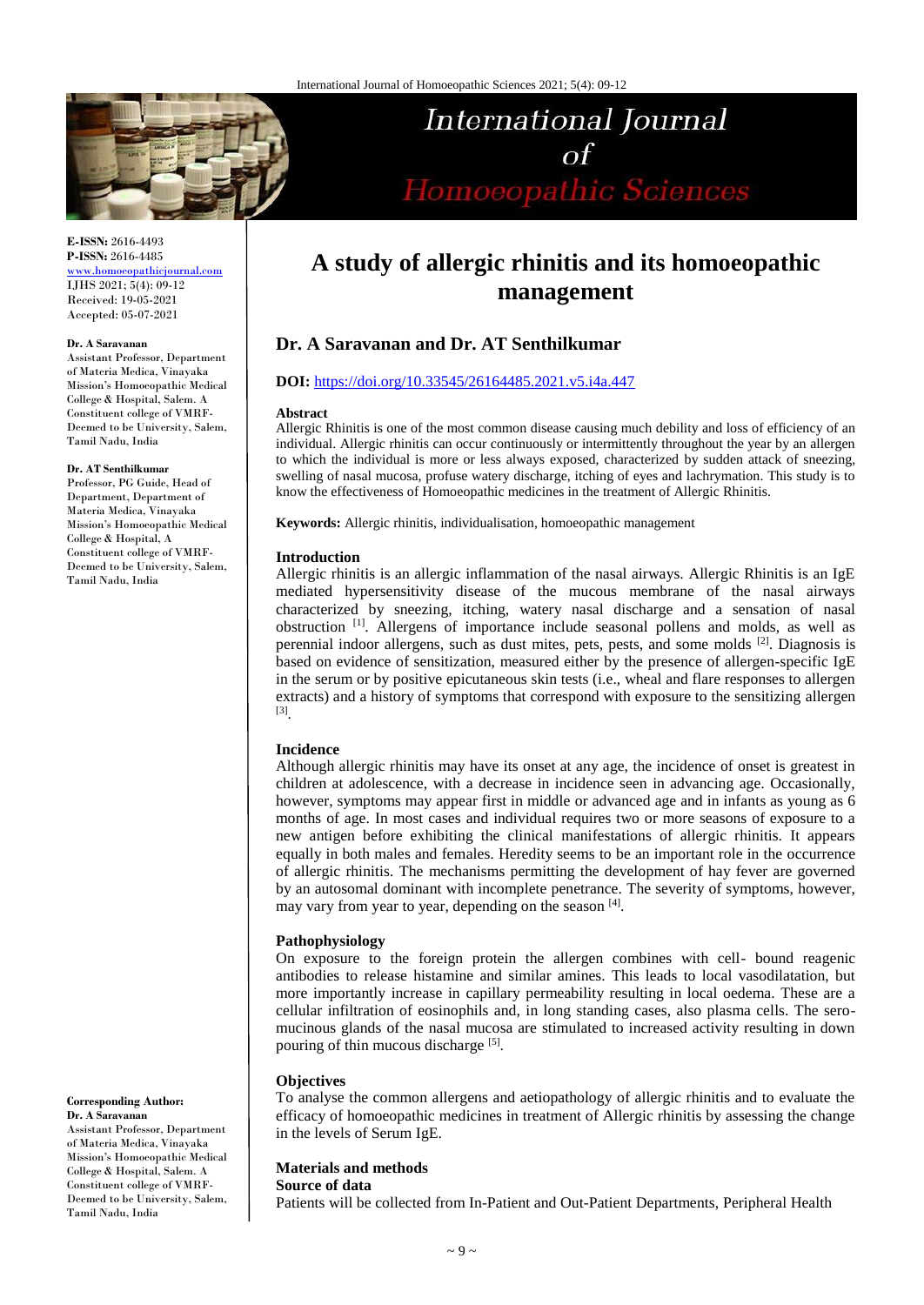Centres, Rural Health Camps, School Screening Camp and Medical Camps conducted by Vinayaka Missions Homoeopathic Medical College and Hospital and Vinayaka Mission's Kirubananda variyar Medical College Hospital, Salem.

## **Method of collection of the data**

- **Inclusion criteria fixed for the study**
- All age groups with both males and females.
- **•** Detailed case history by interview as per the Performa prepared for the topic will be taken. Treatment was started on the basis of the Homoeopathic totality.
- Follow up will be taken, depending upon need of the patient.
- Cases were followed for a period of 12 months duration.
- Sample size was 30 in number.
- No particular sampling procedure was adapted.

## **Exclusion criteria fixed for the study**

- Seasonal type allergic rhinitis.
- Cases associated with other systemic illness will be excluded.
- Complications to lower respiratory tract infection will be excluded

## **Methodology**

Thirty clinically diagnosed cases of Allergic rhinitis were taken up for this study. The patients included in this study were between the ages of 9 - 65years. Patients of both sexes were treated. A detailed case history by interview as per the performa was done and the homoeopathic totality was arrived after careful study of mental generals, physical generals and characteristic particulars of the patient. Repertorization was done using Kent, Schroyen synthesis and Robin murphy repertory respectively.

## **Observation and Results**

**Table 1:** Age distribution of Allergic rhinitis patients  $(n = 30)$ 

| S. No Age group (In Yrs) | <b>Number of Patients</b> | Percentage |
|--------------------------|---------------------------|------------|
| Below 20                 |                           | 14.67%     |
| $20 - 29$                |                           | 34.67%     |
| $30 - 39$                |                           | 20%        |
| 40-49                    |                           | 7.37%      |
| Above 50                 |                           | 16.66%     |

The most affected patients belonged to the age group between 20-29 i.e 10 (34.67%), the age group of 30-39 were 6(20%), age group above 50 yrs were  $5(16.66%)$ , age group below 20 were  $\frac{4(14.67\%)}{4}$  and age group of 40-49 were 2(7.37%) respectively.



**Chart 1:** Agewise distribution of cases

**Table 2:** Sex distribution of allergic rhinitis patients  $(n = 30)$ 

| No. | Sex            | <b>Number of Patients</b> | Percentage |
|-----|----------------|---------------------------|------------|
|     | <b>Females</b> |                           | 40%        |
|     | Males          |                           | 60%        |

Males are affected more than female.



**Chart 2:** Sexwise distribution of cases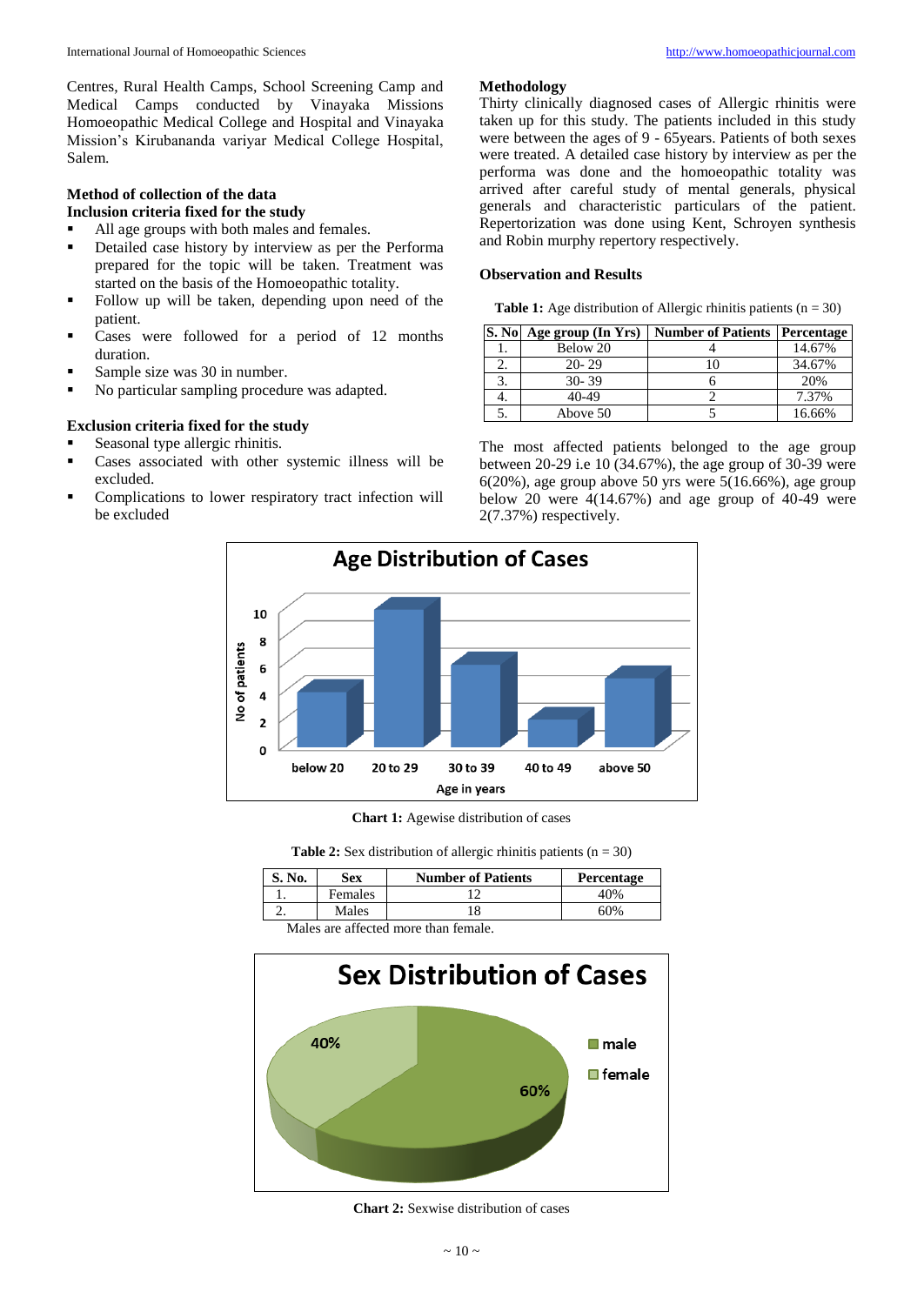| <b>Miasm</b>        | <b>Frequency</b> | Percentage |
|---------------------|------------------|------------|
| Psora               | 29               | 96.65%     |
| Sycosis             |                  | 3.33%      |
| Syphilis            | Nil              |            |
| $Posora + Sophilis$ | Nil              |            |
| $Posora + Sycosis$  | Nil              |            |
| Psora + Tubercular  | Nil              |            |
| Total               | 30               |            |

**Table 3:** Distribution according to predominant miasm (n=30)

Most of the cases were showing psoric miasm. While 29 patients were predominantly presenting with psoric

symptoms, 1 case showed sycotic miasm.



**Chart 3:** Miasmatic distribution of cases

| S. No | <b>Medicine</b>     | <b>Total No. of cases</b>   | Success Rate $(\% )$ |
|-------|---------------------|-----------------------------|----------------------|
| 1.    | Arsenicum Album     |                             | 100                  |
| 2.    | Apismellifica       |                             | 100                  |
| 3.    | <b>Bromium</b>      |                             | 100                  |
| 4.    | Hepar Sulph         |                             | 100                  |
| 5.    | Kaliumcarbonica     | 3                           | 100                  |
| 6.    | Kali Bichromicum    |                             | 100                  |
| 7.    | LachesisMutus       |                             | 100                  |
| 8.    | Lycopodium Clavatum |                             | 100                  |
| 9.    | Natrum carb         |                             | 100                  |
| 10.   | Natrium muriaticum  | $\mathcal{D}_{\mathcal{L}}$ | 100                  |
| 11.   | Nux vomica          |                             | 100                  |
| 12.   | PulsatillaNigricans |                             | 100                  |
| 13.   | Phosphorus          |                             | 100                  |

**Table 4:** Medicines used in the study

The remedies indicated for the patients were as follows: Pulsatilla nigrigans was indicated in 7 cases, Arsenicum Album in 6, Phosphorus in 4, Kali carbonicum in 3 and Natrium muriaticum in 2 cases. The other remedies which

were also indicated were Bromium in 1, Kali Bichromicum in 1, Lycopodium in 1, Hepar sulph in 1, Nux vomica in 1, Lachesis Mutus in 1 and Natrum carb in 1.



**Chart 4:** Distribution according to medicines used in the study